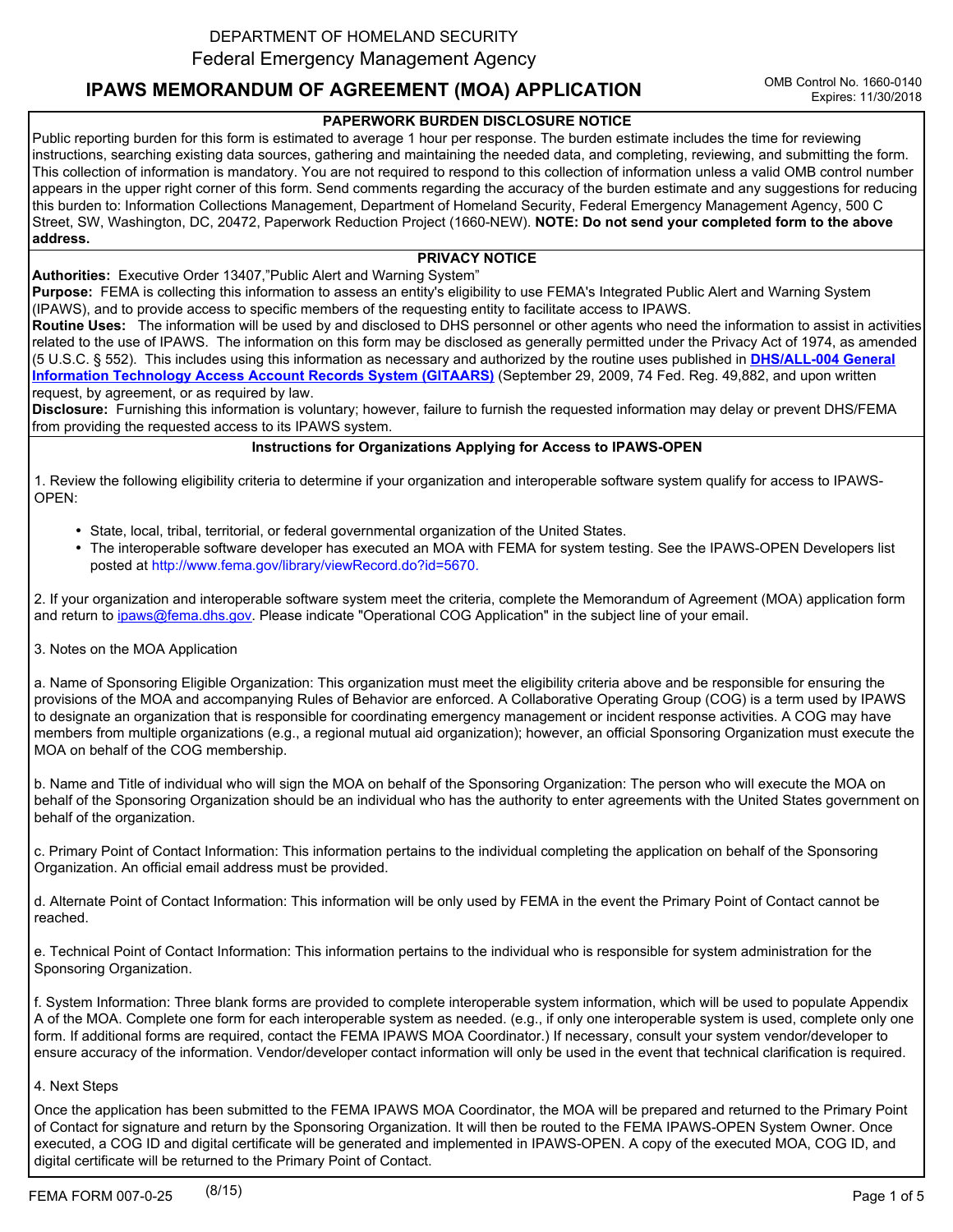| Name of Sponsoring Eligible Organization:                                          |        |            |                                               |  |
|------------------------------------------------------------------------------------|--------|------------|-----------------------------------------------|--|
| Individual who will sign the MOA on behalf of the Sponsoring Eligible Organization |        |            |                                               |  |
| Name:                                                                              |        | Title:     |                                               |  |
| Email:                                                                             |        | Telephone: |                                               |  |
| Organization:                                                                      |        |            |                                               |  |
| <b>Physical Address:</b>                                                           |        |            |                                               |  |
| City:                                                                              | State: |            | $\left  \mathbf{v} \right $<br>Zip Code:      |  |
| <b>Primary Point of Contact</b>                                                    |        |            |                                               |  |
| Name:                                                                              |        | Title:     |                                               |  |
| Email:                                                                             |        | Telephone: |                                               |  |
| Organization:                                                                      |        |            |                                               |  |
| <b>Physical Address:</b>                                                           |        |            |                                               |  |
| City:                                                                              | State: |            | Zip Code:<br>$\vert \blacktriangledown \vert$ |  |
|                                                                                    |        |            |                                               |  |
| Alternate Point of Contact                                                         |        |            |                                               |  |
| Name:                                                                              |        | Title:     |                                               |  |
| Email:                                                                             |        | Telephone: |                                               |  |
| Organization:                                                                      |        |            |                                               |  |
| <b>Physical Address:</b>                                                           |        |            |                                               |  |
| City:                                                                              | State: |            | Zip Code:<br>$\blacktriangledown$             |  |
|                                                                                    |        |            |                                               |  |
| <b>Technical Point of Contact</b>                                                  |        |            |                                               |  |
| Name:                                                                              |        | Title:     |                                               |  |
| Email:                                                                             |        | Telephone: |                                               |  |
| Organization:                                                                      |        |            |                                               |  |
| <b>Physical Address:</b>                                                           |        |            |                                               |  |
| City:                                                                              | State: |            | Zip Code:<br>$\left  \mathbf{v} \right $      |  |
|                                                                                    |        |            |                                               |  |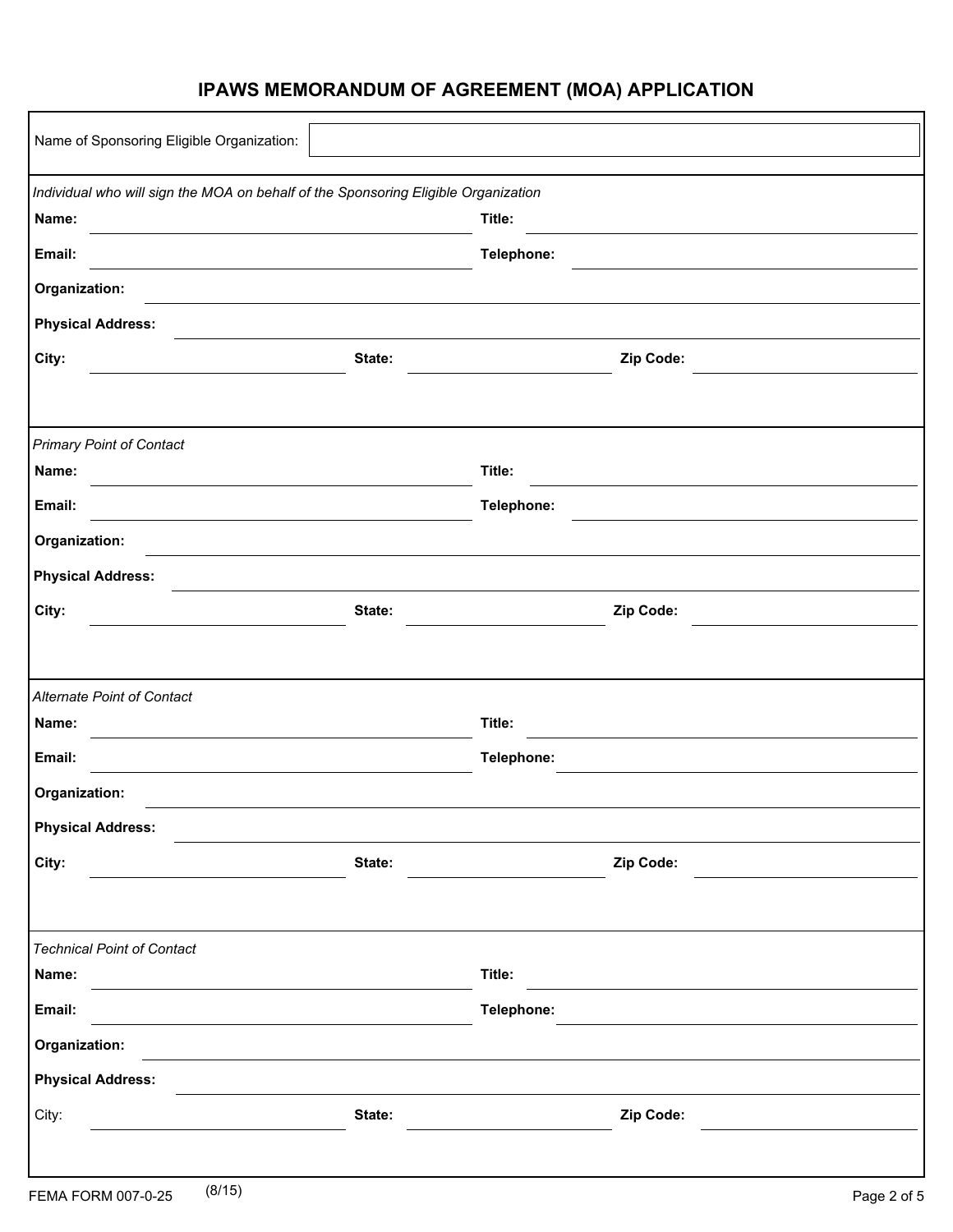| (The following information will be used to populate Appendix A of the MOA. Please complete one form for each interoperable system<br>connecting to IPAWS-OPEN.)<br>Name of Interoperable Software System:<br><b>Function:</b><br>Is this system intended to be used to issue public alerts for dissemination over the Emergency Alert System (EAS), the Wireless Emergency<br>Alert (WEA) System and/or NOAA Weather Radio All Hazards via IPAWS-OPEN?<br>(Briefly describe the purpose of the system.)<br><b>Host Server Location:</b> | $\bigcap$ Yes $\bigcap$ No |
|-----------------------------------------------------------------------------------------------------------------------------------------------------------------------------------------------------------------------------------------------------------------------------------------------------------------------------------------------------------------------------------------------------------------------------------------------------------------------------------------------------------------------------------------|----------------------------|
|                                                                                                                                                                                                                                                                                                                                                                                                                                                                                                                                         |                            |
|                                                                                                                                                                                                                                                                                                                                                                                                                                                                                                                                         |                            |
| Type of Third Party Software System:                                                                                                                                                                                                                                                                                                                                                                                                                                                                                                    |                            |
|                                                                                                                                                                                                                                                                                                                                                                                                                                                                                                                                         |                            |
|                                                                                                                                                                                                                                                                                                                                                                                                                                                                                                                                         |                            |
|                                                                                                                                                                                                                                                                                                                                                                                                                                                                                                                                         |                            |
|                                                                                                                                                                                                                                                                                                                                                                                                                                                                                                                                         |                            |
|                                                                                                                                                                                                                                                                                                                                                                                                                                                                                                                                         |                            |
| Commercial Off The Shelf Software (COTS)<br>Company:<br><u> 1980 - Jan Stein, amerikansk politiker (d. 1980)</u>                                                                                                                                                                                                                                                                                                                                                                                                                        |                            |
| <b>Custom Designed Software</b><br>Company:                                                                                                                                                                                                                                                                                                                                                                                                                                                                                             |                            |
| Other If "Other", please describe:                                                                                                                                                                                                                                                                                                                                                                                                                                                                                                      |                            |
| Data Sensitivity: (Note: Classified systems cannot be connected to IPAWS-OPEN)                                                                                                                                                                                                                                                                                                                                                                                                                                                          |                            |
| Interoperable System 1 does not contain classified data. I understand that IPAWS-OPEN system data is considered Sensitive But<br>Unclassified (SBU) and this level of security is adequate for our requirements. I also understand that Law Enforcement Sensitive or<br>Sensitive Personally Identifiable Information (SPII) (such as Social Security Numbers) should not be passed through IPAWS-OPEN.                                                                                                                                 |                            |
| Data Description: (Describe only data that will be relayed to or retrieved from IPAWS-OPEN.)                                                                                                                                                                                                                                                                                                                                                                                                                                            |                            |
|                                                                                                                                                                                                                                                                                                                                                                                                                                                                                                                                         |                            |
|                                                                                                                                                                                                                                                                                                                                                                                                                                                                                                                                         |                            |
|                                                                                                                                                                                                                                                                                                                                                                                                                                                                                                                                         |                            |
|                                                                                                                                                                                                                                                                                                                                                                                                                                                                                                                                         |                            |
| Vendor/Developer Contact Information:                                                                                                                                                                                                                                                                                                                                                                                                                                                                                                   |                            |
| Title:<br>Name:                                                                                                                                                                                                                                                                                                                                                                                                                                                                                                                         |                            |
| Email:<br>Telephone:                                                                                                                                                                                                                                                                                                                                                                                                                                                                                                                    |                            |
|                                                                                                                                                                                                                                                                                                                                                                                                                                                                                                                                         |                            |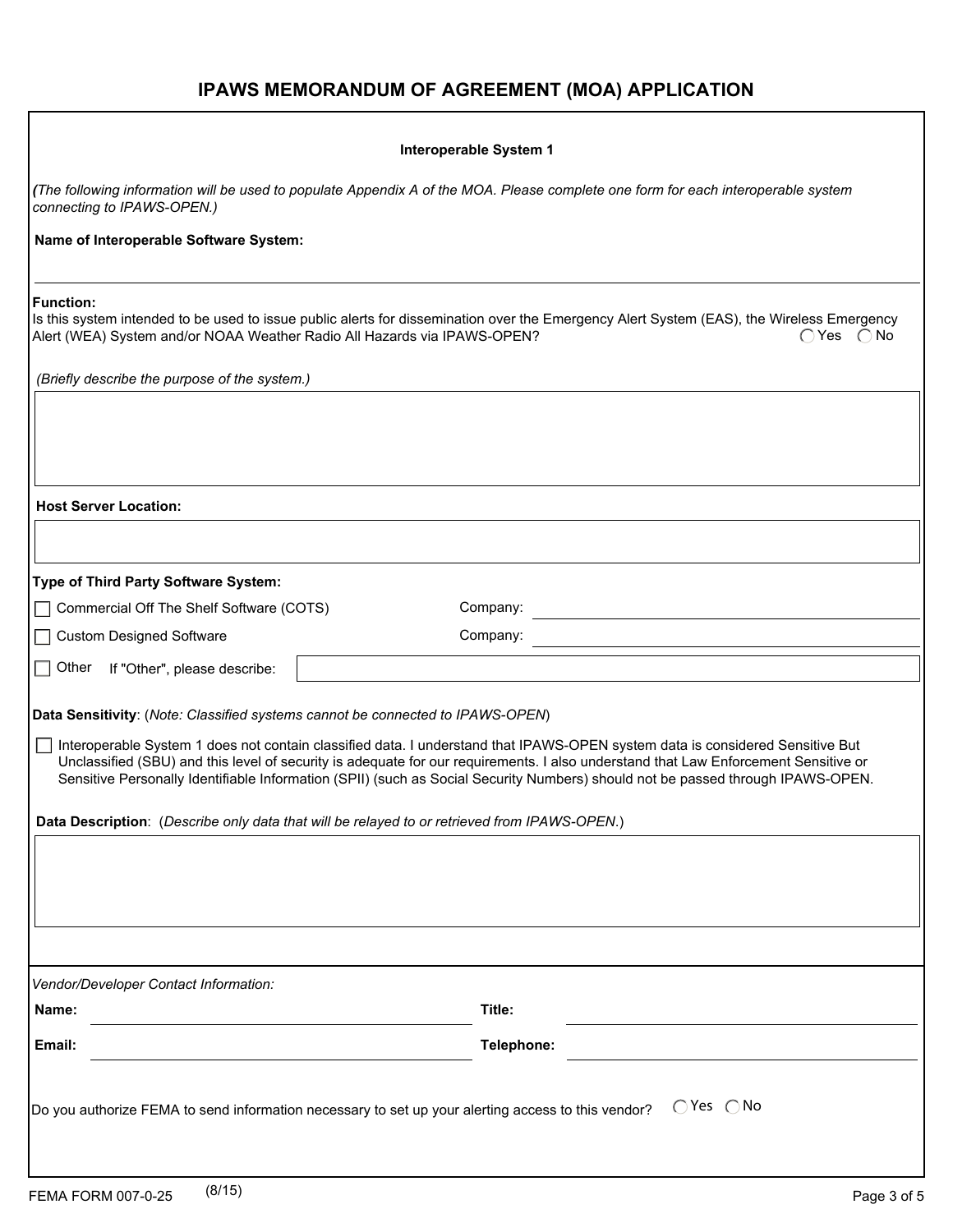| Interoperable System 2                                                                                                                                          |                                                                                                                                                                                                                                                                                                                                                                                                         |  |  |  |
|-----------------------------------------------------------------------------------------------------------------------------------------------------------------|---------------------------------------------------------------------------------------------------------------------------------------------------------------------------------------------------------------------------------------------------------------------------------------------------------------------------------------------------------------------------------------------------------|--|--|--|
| (The following information will be used to populate Appendix A of the MOA. Please complete one form for each interoperable system<br>connecting to IPAWS-OPEN.) |                                                                                                                                                                                                                                                                                                                                                                                                         |  |  |  |
| Name of Interoperable Software System:                                                                                                                          |                                                                                                                                                                                                                                                                                                                                                                                                         |  |  |  |
| <b>Function:</b><br>(WEA) System and/or NOAA Weather Radio All Hazards via IPAWS-OPEN?                                                                          | Is this system intended to be used to issue public alerts for dissemination over the Emergency Alert System (EAS), Wireless Emergency Alert<br>$\bigcap$ Yes $\bigcap$ No                                                                                                                                                                                                                               |  |  |  |
| (Briefly describe the purpose of the system.)                                                                                                                   |                                                                                                                                                                                                                                                                                                                                                                                                         |  |  |  |
|                                                                                                                                                                 |                                                                                                                                                                                                                                                                                                                                                                                                         |  |  |  |
| <b>Host Server Location:</b>                                                                                                                                    |                                                                                                                                                                                                                                                                                                                                                                                                         |  |  |  |
|                                                                                                                                                                 |                                                                                                                                                                                                                                                                                                                                                                                                         |  |  |  |
| Type of Third Party Software System:                                                                                                                            |                                                                                                                                                                                                                                                                                                                                                                                                         |  |  |  |
| Commercial Off The Shelf Software (COTS)                                                                                                                        | Company:<br><u> 1980 - Andrea State Barbara, poeta esperanto-</u>                                                                                                                                                                                                                                                                                                                                       |  |  |  |
| <b>Custom Designed Software</b>                                                                                                                                 | Company:                                                                                                                                                                                                                                                                                                                                                                                                |  |  |  |
| Other<br>If "Other", please describe:                                                                                                                           |                                                                                                                                                                                                                                                                                                                                                                                                         |  |  |  |
| Data Sensitivity: (Note: Classified systems cannot be connected to IPAWS-OPEN)                                                                                  |                                                                                                                                                                                                                                                                                                                                                                                                         |  |  |  |
|                                                                                                                                                                 | Interoperable System 2 does not contain classified data. I understand that IPAWS-OPEN system data is considered Sensitive But<br>Unclassified (SBU) and this level of security is adequate for our requirements. I also understand that Law Enforcement Sensitive or<br>Sensitive Personally Identifiable Information (SPII) (such as Social Security Numbers) should not be passed through IPAWS-OPEN. |  |  |  |
|                                                                                                                                                                 | Data Description: (Describe only data that will be relayed to or retrieved from IPAWS-OPEN.)                                                                                                                                                                                                                                                                                                            |  |  |  |
|                                                                                                                                                                 |                                                                                                                                                                                                                                                                                                                                                                                                         |  |  |  |
|                                                                                                                                                                 |                                                                                                                                                                                                                                                                                                                                                                                                         |  |  |  |
|                                                                                                                                                                 |                                                                                                                                                                                                                                                                                                                                                                                                         |  |  |  |
| Vendor/Developer Contact Information:                                                                                                                           |                                                                                                                                                                                                                                                                                                                                                                                                         |  |  |  |
| Name:                                                                                                                                                           | Title:                                                                                                                                                                                                                                                                                                                                                                                                  |  |  |  |
| Email:                                                                                                                                                          | Telephone:                                                                                                                                                                                                                                                                                                                                                                                              |  |  |  |
|                                                                                                                                                                 |                                                                                                                                                                                                                                                                                                                                                                                                         |  |  |  |
|                                                                                                                                                                 | Do you authorize FEMA to send information necessary to set up your alerting access to this vendor? $\bigcirc$ Yes $\bigcirc$ No                                                                                                                                                                                                                                                                         |  |  |  |
|                                                                                                                                                                 |                                                                                                                                                                                                                                                                                                                                                                                                         |  |  |  |
|                                                                                                                                                                 |                                                                                                                                                                                                                                                                                                                                                                                                         |  |  |  |